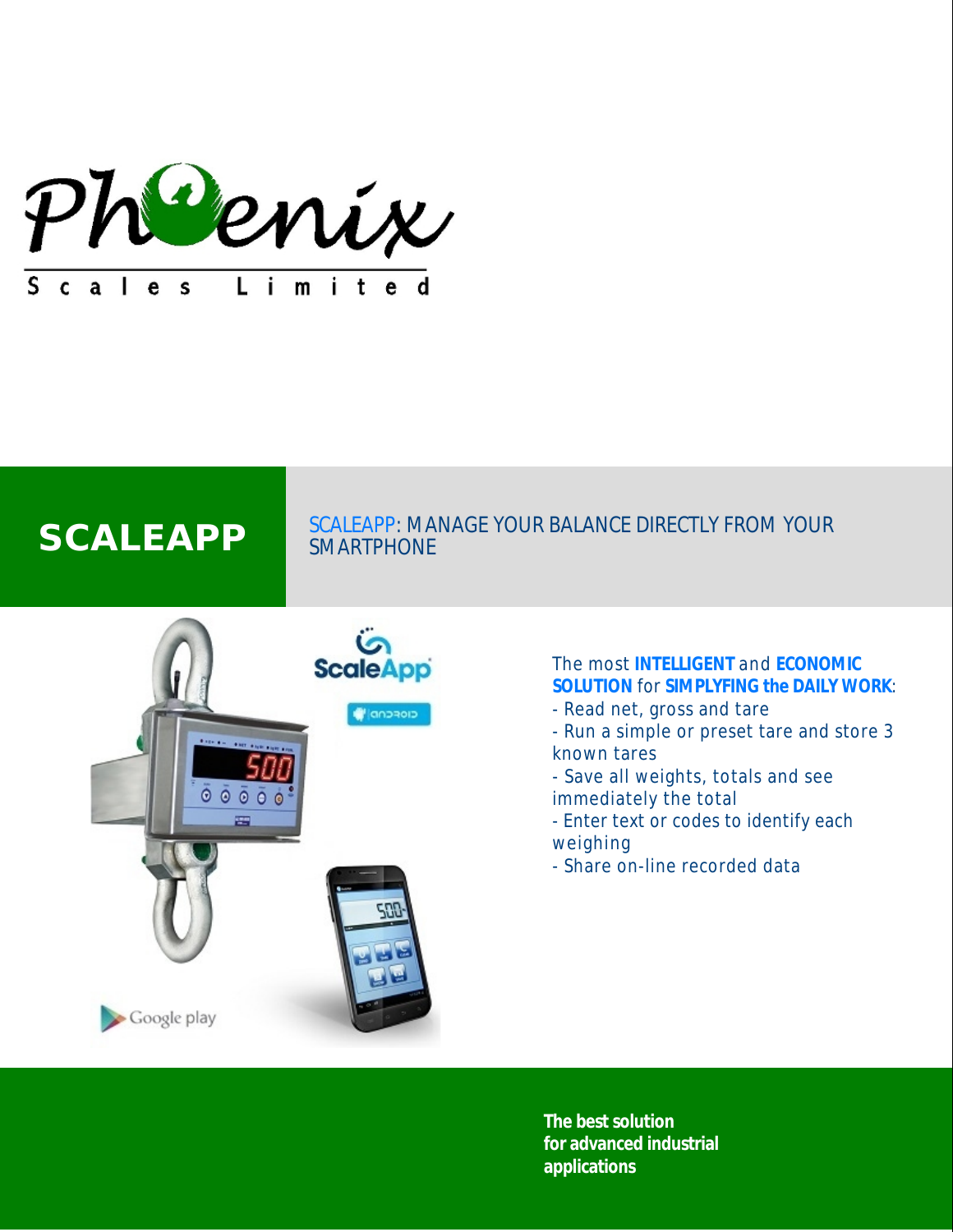# **UPON REQUEST**

- Network sharing of the weight data via WIFI.
- Internet sharing of the weight data.
- File transfer via USB, SMS, E-MAIL, or server FTP.
- Maganement of approved scales.
- Communication with the scale through Internet via VPN connection to the company network, and to the scale connected to the network via WIFI module.

# **MINIMUM REQUIREMENTS**

- Display 3,2" or greater.
- Android version 2.3 or greater (4.0 suggested).
- WIFI or Bluetooth connection for communication with the scale.
- ScaleApp can be downloaded from the Playstore at the link below: